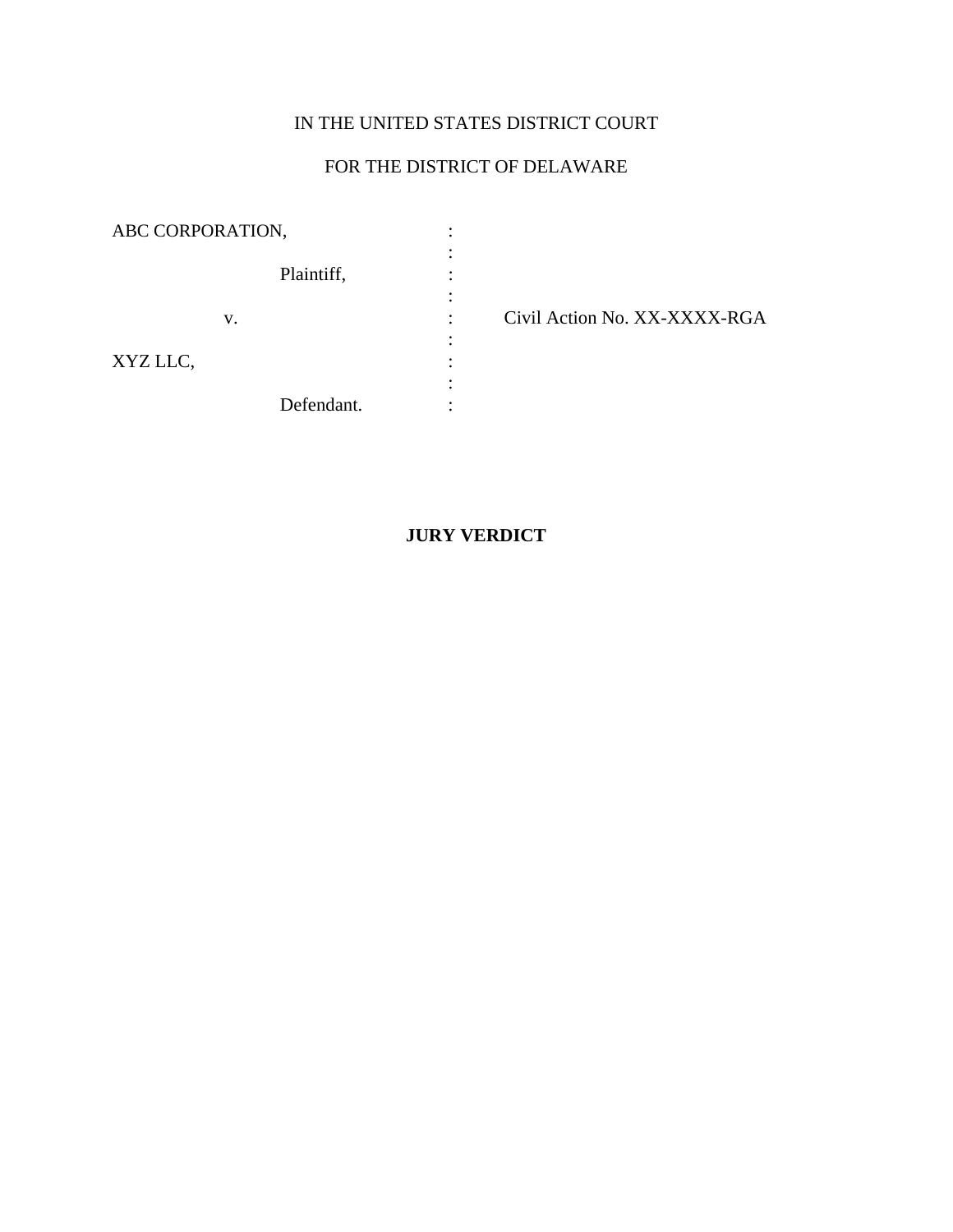## **ABC Corporation Breach of Contract Claims**

### **Re: Lease of Guaranty Release**

1. Did ABC prove by a preponderance of the evidence that Saints breached Section 6.10 of the Purchase Agreement?

Yes \_\_\_\_\_\_\_\_

 $No$ 

If the answer to question 1 is "yes," go to question 2. If the answer to question 1 is "no," do not answer question 2 and 3. Go to question 4.

2. Did ABC prove by a preponderance of the evidence that it had any damages caused by the breach?

Yes \_\_\_\_\_\_\_

 $\bf No$ 

If the answer to question 2 is "yes," go to question 3. If the answer to question 2 is "no," do not answer question 3. Go to question 4.

3. What is the amount of damages?

\_\_\_\_\_\_\_\_\_\_\_\_\_\_\_\_\_\_\_\_\_\_\_\_\_

\_\_\_\_\_\_\_\_\_\_\_\_\_\_\_\_\_\_\_\_\_\_\_\_\_

(Amount in words)

(Amount in numbers)

If you have completed question 3, go to question 4.

## **Re: Severance Payment**

4. Did ABC prove by a preponderance of the evidence that Saints breached section 6.14 of the Purchase Agreement?

Yes \_\_\_\_\_\_\_\_\_

No  $\Box$ 

If the answer to question 4 is "yes," go to question 5. If the answer to question 4 is "no," do not answer question 5 and 6. Got to question 7.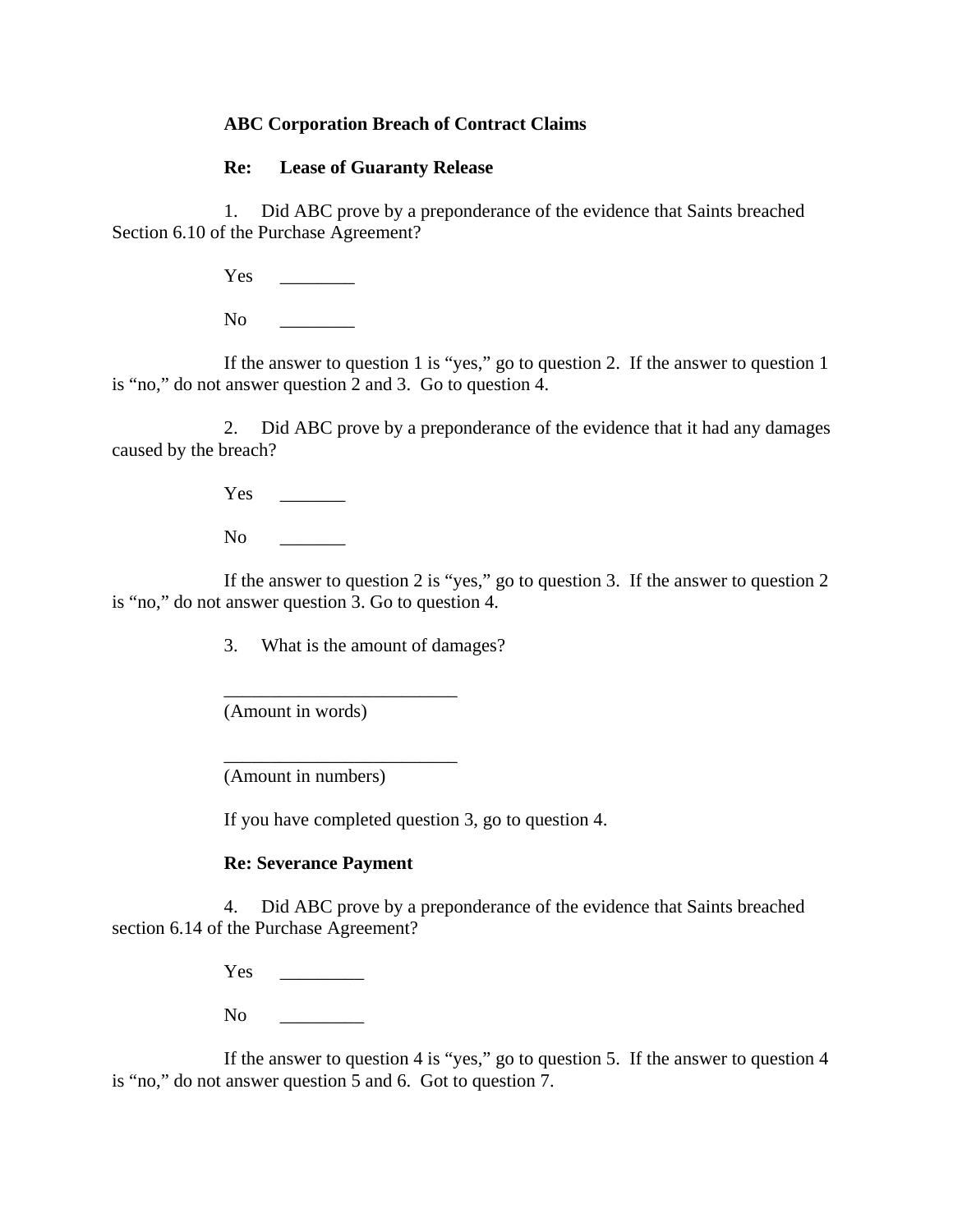5. Did Safeguard prove by a preponderance of the evidence that it had any damages caused by the breach?

Yes \_\_\_\_\_\_\_\_\_

 $\overline{N_{O}}$ 

If the answer to question 5 is "yes," go to question 6. If the answer to question 5 is "no," do not answer question 6. Got to question 7.

6. What is the amount of damages?

(Amount of words)

\_\_\_\_\_\_\_\_\_\_\_\_\_\_\_\_\_\_\_\_\_\_

\_\_\_\_\_\_\_\_\_\_\_\_\_\_\_\_\_\_\_\_\_\_

(Amount in numbers)

If you have completed question 6, go to question 7.

## **XYZ Breach of Contract Claims**

## **Re: The Fill Finish Facility (Reasonable Fitness)**

7. Did XYZ prove by a preponderance of the evidence that ABC breached section 4.5 of the Purchase Agreement?

Yes \_\_\_\_\_\_\_\_\_

No \_\_\_\_\_\_\_\_\_

If the answer to question 7 is "yes," go to question 8. If the answer to question 7 is "no," do not answer questions 8,9, and 10. Go to question 11.

8. Did Saints prove by a preponderance of the evidence that it had any damages caused by the breach?

Yes \_\_\_\_\_\_\_\_\_

 $\overline{\text{No}}$ 

If the answer to question 8 is "yes," go to question 9. If the answer to question 8 is "no," do no answer question 9 and 10. Go to question 11.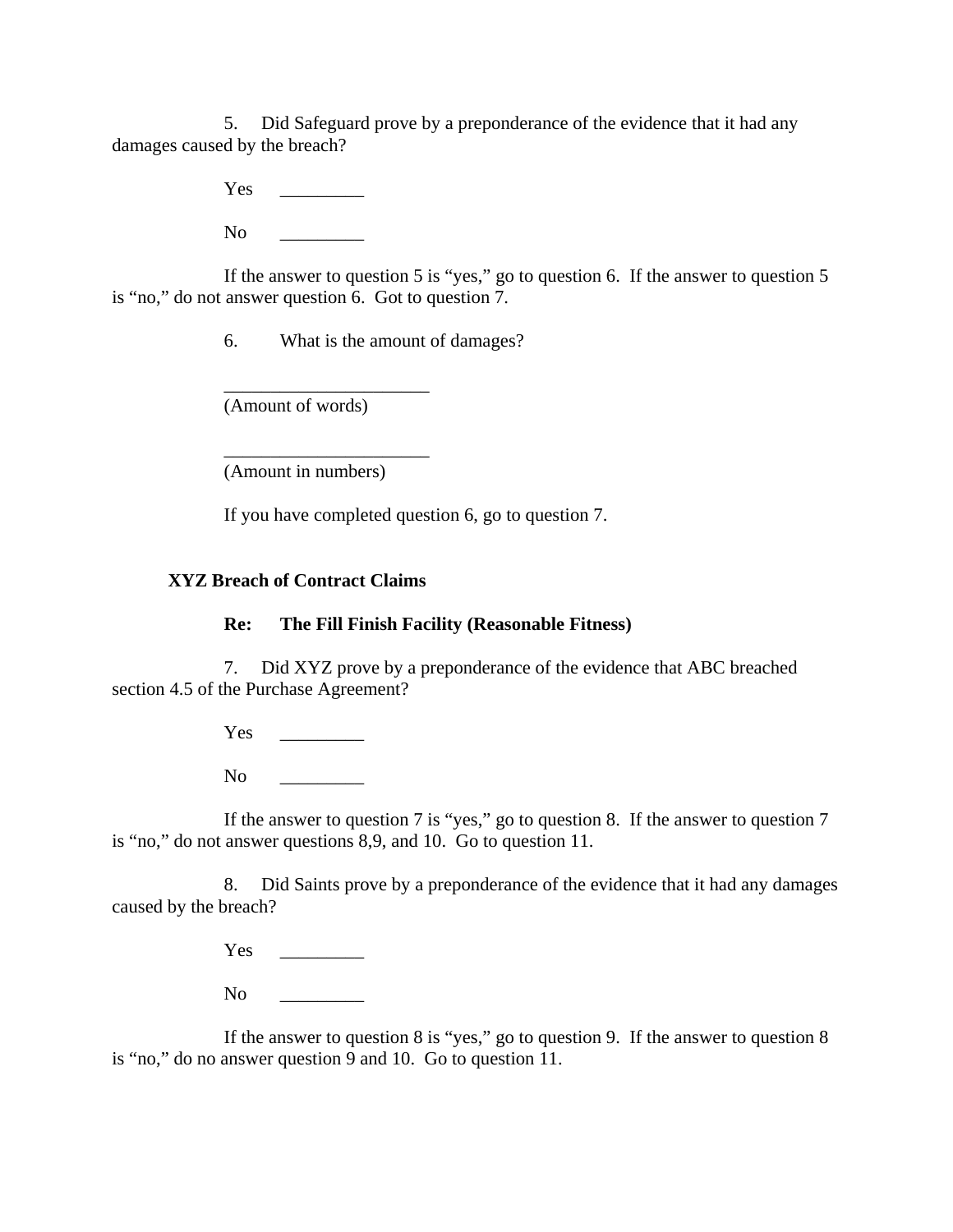9. What is the amount of damages?

(Amount in words)

\_\_\_\_\_\_\_\_\_\_\_\_\_\_\_\_\_\_\_\_

\_\_\_\_\_\_\_\_\_\_\_\_\_\_\_\_\_\_\_\_

(Amount in numbers)

If you have completed question 9, go to question 10.

10. Did XYZ prove by a preponderance of the evidence that any breach of section 4.5 of the Purchase Agreement was a willful breach?

Yes  $\sim$ 

 $\mathbf{No}$ 

If you have completed question 10, got to question 11.

### **Re: The Fill Finish Facility (Compliance)**

11. Did XYZ prove by a preponderance of the evidence that ABC breached section 4.6 of the Purchase Agreement?

Yes \_\_\_\_\_\_\_\_\_

No quantity  $\overline{a}$ 

If the answer to question 11 is "yes," go to question 12. If the answer to question 11 is "no," do no answer questions 12,13,14 and 15. Go to question 16.

12. Did XYZ prove by a preponderance of the evidence that it had any damages cause by the breach?

Yes \_\_\_\_\_\_\_\_\_

No quantity  $\overline{a}$ 

If the answer to question 12 is "yes," go to question 13. If the answer to question 12 is "no," do not answer questions 13,14 and 15. Go to question 16.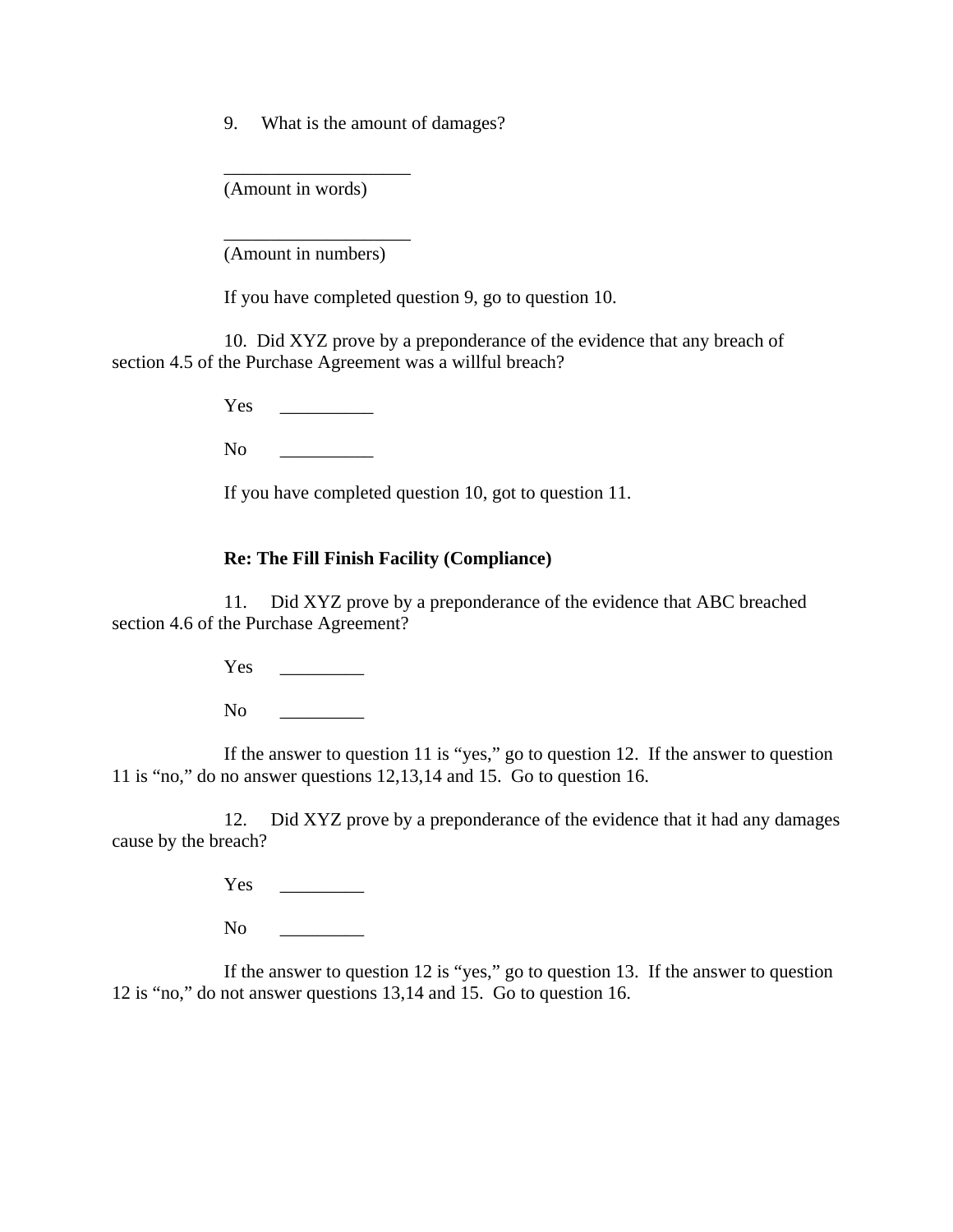13. What is the amount of damages?

(Amount in words)

\_\_\_\_\_\_\_\_\_\_\_\_\_\_\_\_\_\_\_\_

\_\_\_\_\_\_\_\_\_\_\_\_\_\_\_\_\_\_\_ (Amount in numbers)

If you have completed question 13, and also completed question 9, got to question 14. If you have completed question 13, but did not complete question 9, go to question 15.

14. What is the amount of damages cause by the breach of both sections 4.5 and

(Amount in words)

\_\_\_\_\_\_\_\_\_\_\_\_\_\_\_\_\_\_\_\_

\_\_\_\_\_\_\_\_\_\_\_\_\_\_\_\_\_\_\_\_

4.6?

(Amount in numbers)

If you have completed question 14, go to question 15.

15. Did XYZ prove by a preponderance of the evidence that any breach of section 4.6 of the Purchase Agreement was a willful breach?

Yes \_\_\_\_\_\_\_\_\_

No quantity  $\overline{a}$ 

If you have completed question 15, go to question 16.

## **Re: Excess and Obsolete Inventory**

16. Did XYZ prove by a preponderance of the evidence that ABC breached sections 4.7 and 4.10 of the Purchase Agreement?

Yes \_\_\_\_\_\_\_\_\_

 $\rm No$ 

If the answer to question 16 is "yes," go to question 17. If the answer to question 16 is "no," do not answer questions 17 and 18. Got to question 19.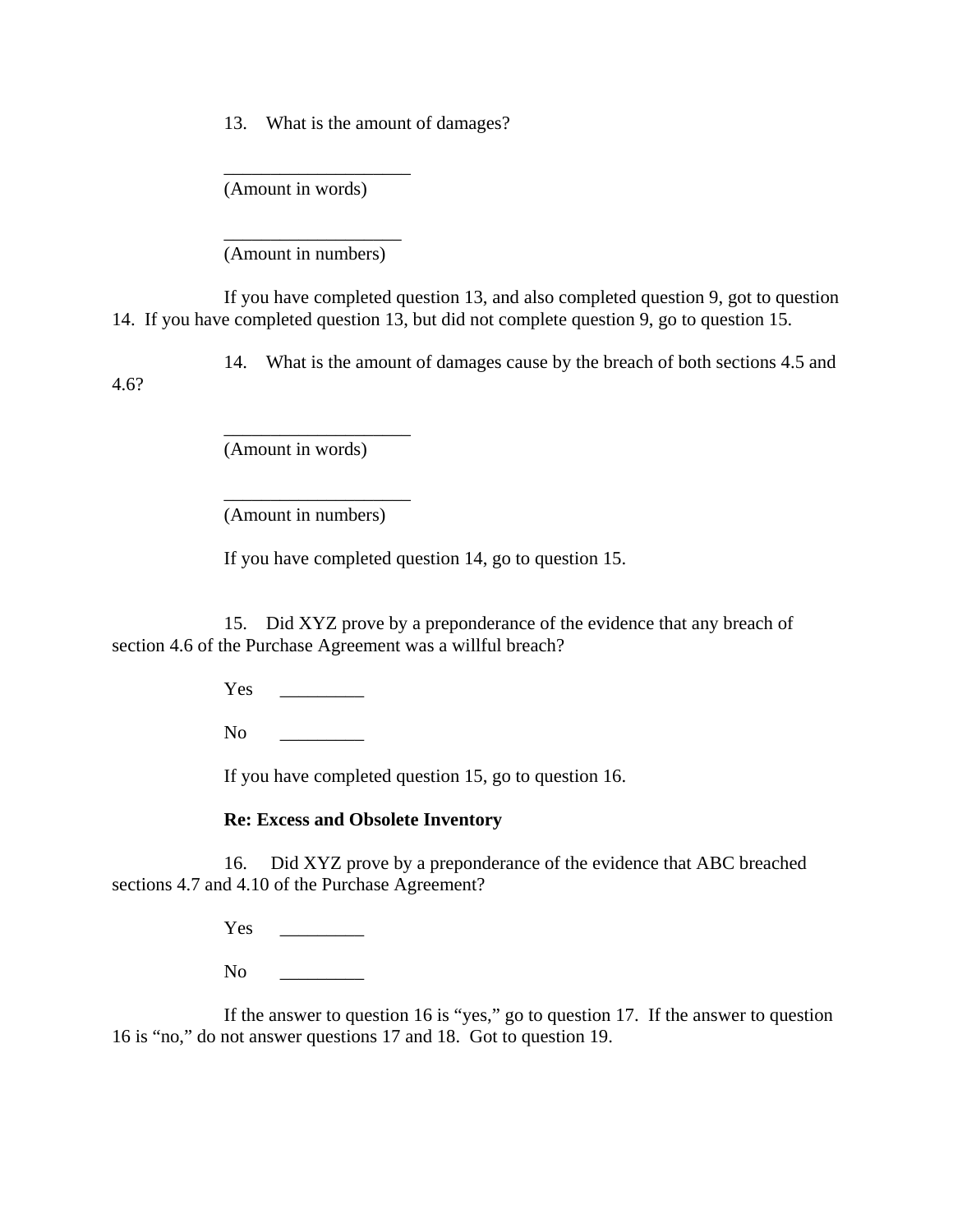17. Did XYZ prove by a preponderance of the evidence that it had any damages caused by the breach?

Yes

 $\overline{N}$ 

If the answer to question 17 is "yes," go to question 18. If the answer to question 17 is "no," do no answer question 18. Go to question 19.

18. What is the amount of damages?

\_\_\_\_\_\_\_\_\_\_\_\_\_\_\_\_\_\_\_\_\_\_\_\_\_

\_\_\_\_\_\_\_\_\_\_\_\_\_\_\_\_\_\_\_\_\_\_\_\_\_

(Amount in words)

(Amount in numbers)

If you have completed question 18, go to question 19.

#### **Re: Bad Debt Reserve**

19. Did XYZ prove by a preponderance of the evidence that ABC breached sections 4.7. and 4/9 of the agreement?

Yes \_\_\_\_\_\_\_\_\_

No quantity  $\overline{a}$ 

If the answer to question 19 is "yes," go to question 20. If the answer to question 19 is "no," do not answer questions 20 and 21. Go to question 22.

20. Did XYZ prove by a preponderance of the evidence that it had any damages caused by the breach?

Yes \_\_\_\_\_\_\_\_\_\_

 $N<sub>0</sub>$ 

If the answer to question 20 is "yes," go to question 21. If the answer to question 20 is "no," do not answer question 21. Got to question 22.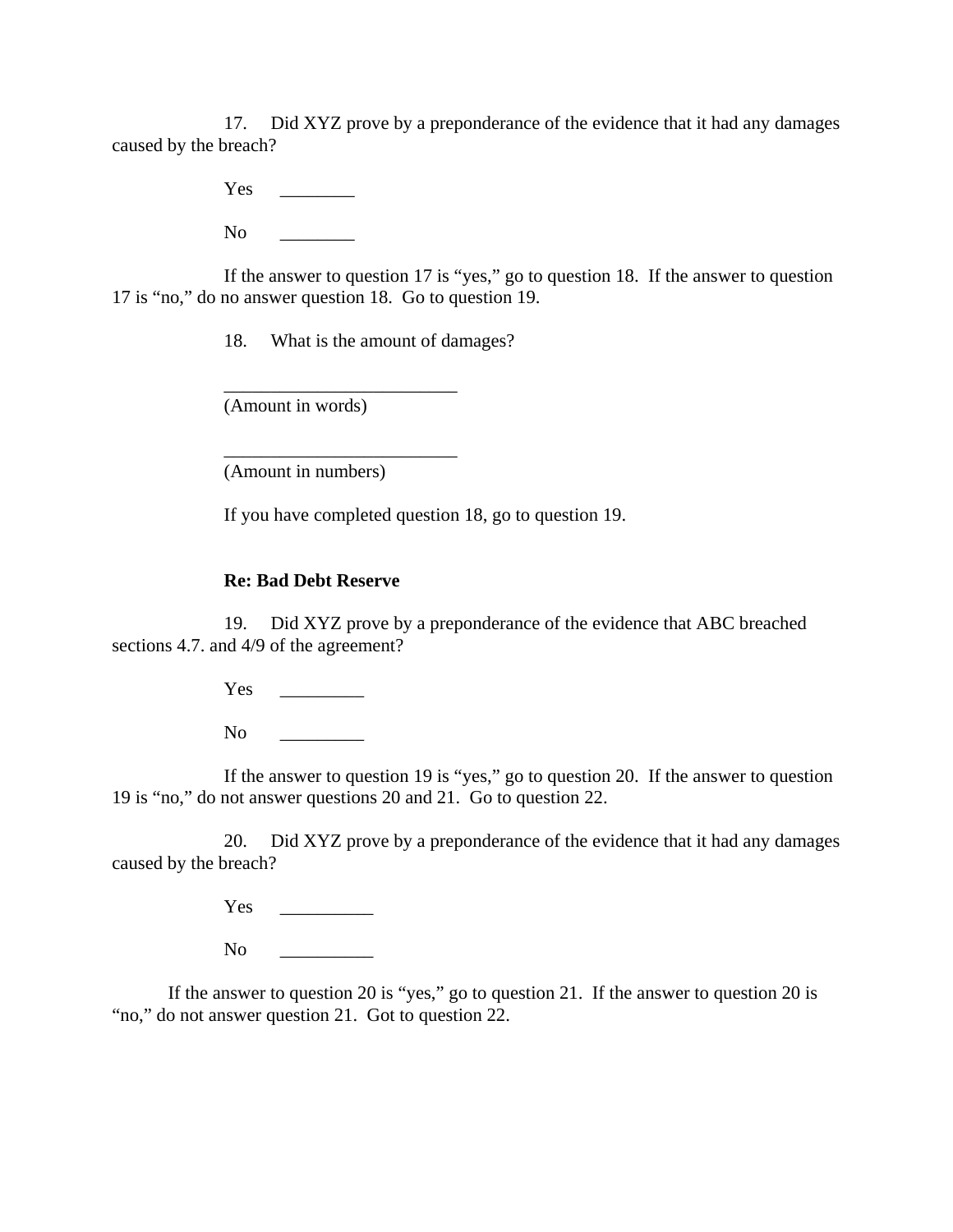21. What is the amount of damages?

\_\_\_\_\_\_\_\_\_\_\_\_\_\_\_\_\_\_\_\_\_\_\_\_

\_\_\_\_\_\_\_\_\_\_\_\_\_\_\_\_\_\_\_\_\_\_\_\_

(Amount in words)

(Amount in numbers)

If you have completed question 21, go to question 22.

#### **Re: Full Disclosure Representation**

 22. Did XYZ prove by a preponderance of the evidence that ABC breached section 3.9 of the Purchase Agreement?

Yes  $\overline{Y}$ 

No quantity  $\overline{a}$ 

If the answer to question 22 is "yes," question 23. If the answer to question 22 is "no," do not answer questions 23 and 24. Go to question 25.

23. Did XYZ prove by a preponderance of the evidence that it had any damages caused by the breach?

Yes \_\_\_\_\_\_\_

 $No$ 

If the answer to question 23 is "yes," go to question 24. If the answer to question 23 is "no," do not answer question 24. Go to question 25.

24. What is the amount of damages?

(Amount in words)

\_\_\_\_\_\_\_\_\_\_\_\_\_\_\_\_\_\_\_\_\_\_\_

\_\_\_\_\_\_\_\_\_\_\_\_\_\_\_\_\_\_\_\_\_\_\_

(Amount in numbers)

If you have completed question 24, go to question 25.

**Re: Completeness/Correctness of Books and Records**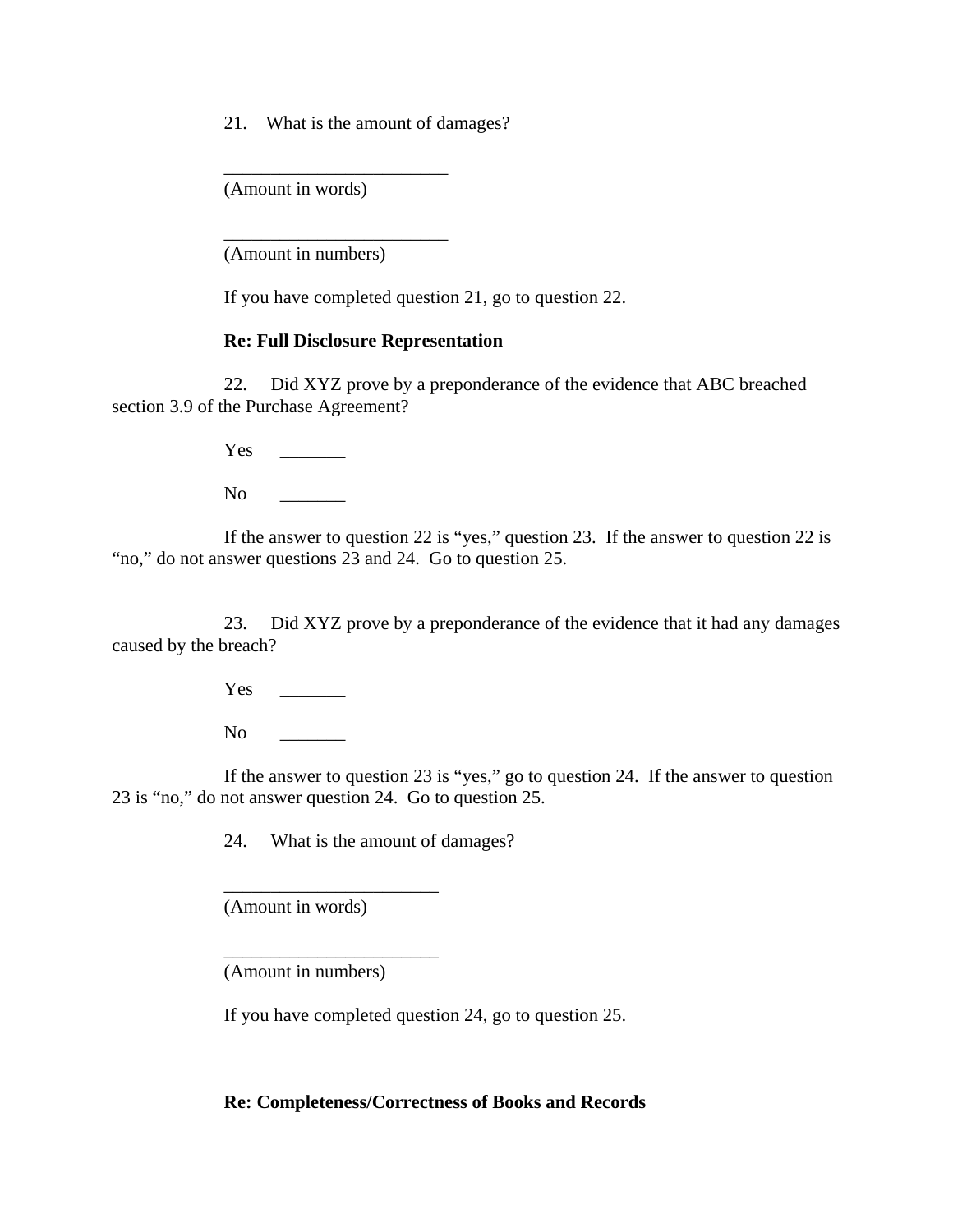25. Did XYZ prove by a preponderance of the evidence that ABC breached section 4.14 of the Purchase Agreement?

Yes \_\_\_\_\_\_\_\_

 $No$ 

If the answer to question 25 is "yes," go to question 26. If the answer to question 25 is "no," do not answer question 26 and 27. You should tell the Court Security Officer you have a verdict.

26. Did XYZ prove by a preponderance of the evidence that it had any damages caused by the breach?

Yes \_\_\_\_\_\_\_\_

 $No$ 

If the answer to question 26 is "yes," go to question 27. If the answer to question 26 is "no," do not answer question 27. You should tell the Court Security Officer you have a verdict.

27. What is the amount of damages?

(Amount in words)

\_\_\_\_\_\_\_\_\_\_\_\_\_\_\_\_\_\_\_\_\_\_

\_\_\_\_\_\_\_\_\_\_\_\_\_\_\_\_\_\_\_\_\_\_

(Amount in numbers)

If you have completed question 27, you should tell the Court Security Officer you have a verdict.

Dated: